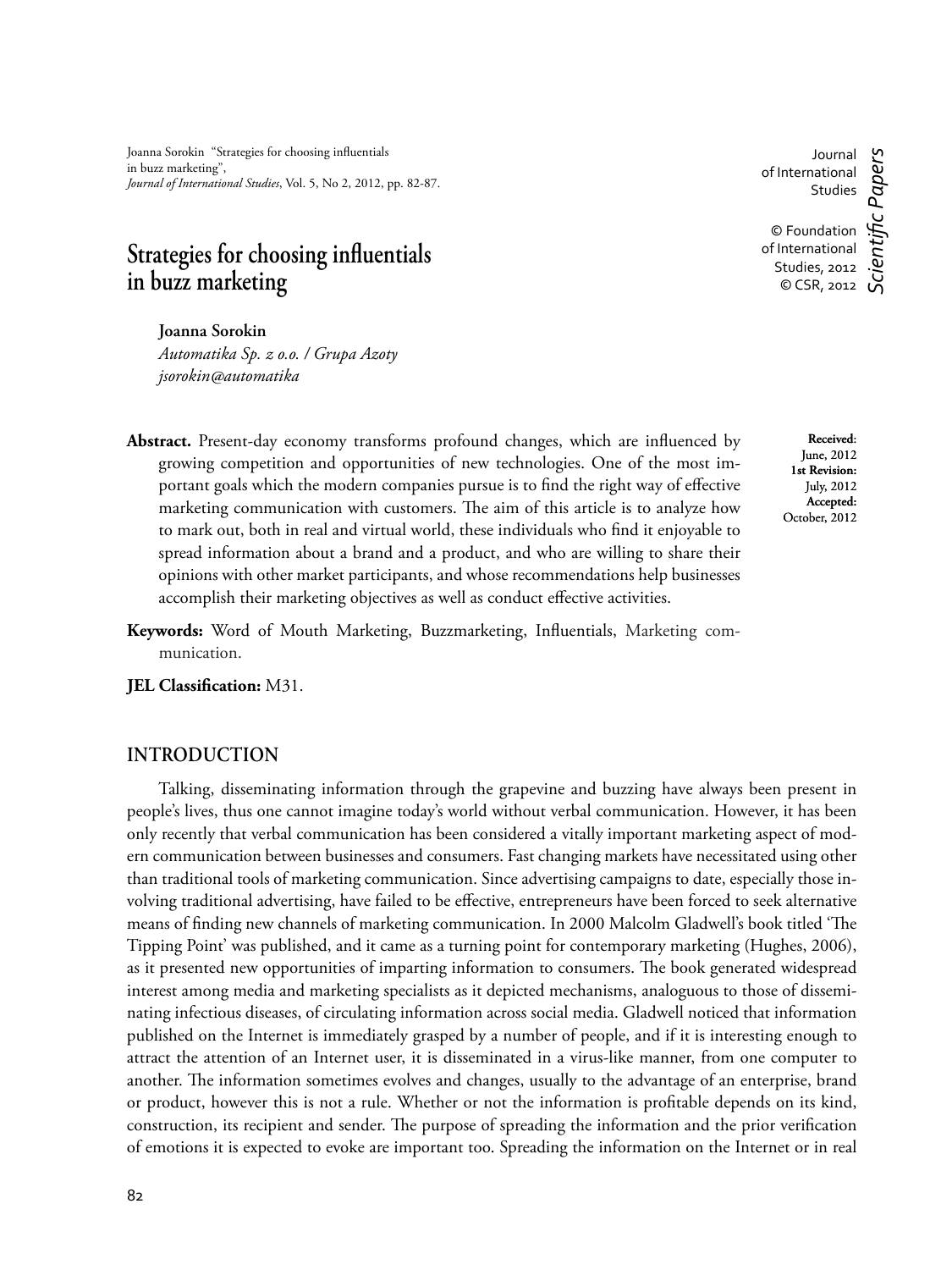life is called buzz marketing. Like virus, it can be controlled or just the opposite, it can get out of control and outside the rules.

The aim of this article is to mark out, both in real and virtual world, these individuals who find it enjoyable to spread information about a brand and a product, and who are willing to share their opinions with other market participants, and whose recommendations help businesses accomplish their marketing objectives as well as conduct effective activities.

# **THE ESSENCE AND TYPES OF BUZZ MARKETING**

Buzz marketing is a part of a communication process between a company and a customer, and it is difficult to provide unambiguous definition. In the subject literature buzz marketing is also called Word of Mouth Marketing (abbr. WOMM). The lack of a clear definition of the process components causes that buzz marketing is defined as providing consumers with topics of conversation relating to the company's offer and skillful prompting of this kind of communication (Sernovitz, 2011). Both prompting and delivering information as messages can be divided into two groups (Pilarczyk, 2011):

- face-to-face buzz marketing information and messages are passed on through direct contact,
- on-line buzz marketing sending information and messages through the Internet or mobile devices such as mobile phones.

Face-to-face buzz marketing is mainly getting people talk about particular products, brands or trends in a particular environment aimed at boosting sales. On-line buzz marketing is a broad concept since it exists in all forms in hypermedia environment, i.e. in a Web 2.0 environment, in instruments of marketing communication present on the Internet, as well as in instruments which take advantage of mobile technologies. Buzz is widespread on Internet forums, in blogs, messengers and in social media. The Internet is a medium of viral marketing, which refers to spreading interesting content, links, films or audio files and sending them to other users.

Face-to-face buzz marketing is not an innovative technique. Conversations, recommendations and opinions about products and brands are intrinsic to human communication. On-line buzz marketing should be analysed from a completely different point of view. Most of all, a distinction between buzz marketing and buzz should be made. Buzz is an inherent feature of humans and thus it cannot be affected by any company. It is not governed by any rules, because it refers to genuine/real conversations between consumers (Sernovitz, 2011). Converting buzz into buzz marketing enables companies to undertake deliberate and conscious activities, which will produce the desired result.

Buzz marketing is therefore understood as defined, conscious marketing activities aimed at reaching consumers (recipients of marketing communication messages) in a direct, seemingly unintended, way, and triggering positive associations with the brand or product. For this reason buzz marketing is defined in the subject literature as skillful and well-though-out utilizing interpersonal relations (Rosen, 2008). If such relations are utilized skillfully, they will serve as modern tools of communication between an enterprise and its customers, regardless of customer's loyalty and his status (potential or present).

The essence of buzz marketing is spreading information, which is based on interpersonal contacts and thus perceived as reliable, true and verified. Products and brands recommended by friends or family are more trusted and more probable to be purchased. A message sent by a well-known trustworthy person is more effective than other kinds of marketing, including advertising. Mass advertising has recently lost much of its impact in favour of new communication instruments. It should be noted that today a new type of consumers has emerged, i.e. consumers who are difficult to appeal through advertising designed for mass audience.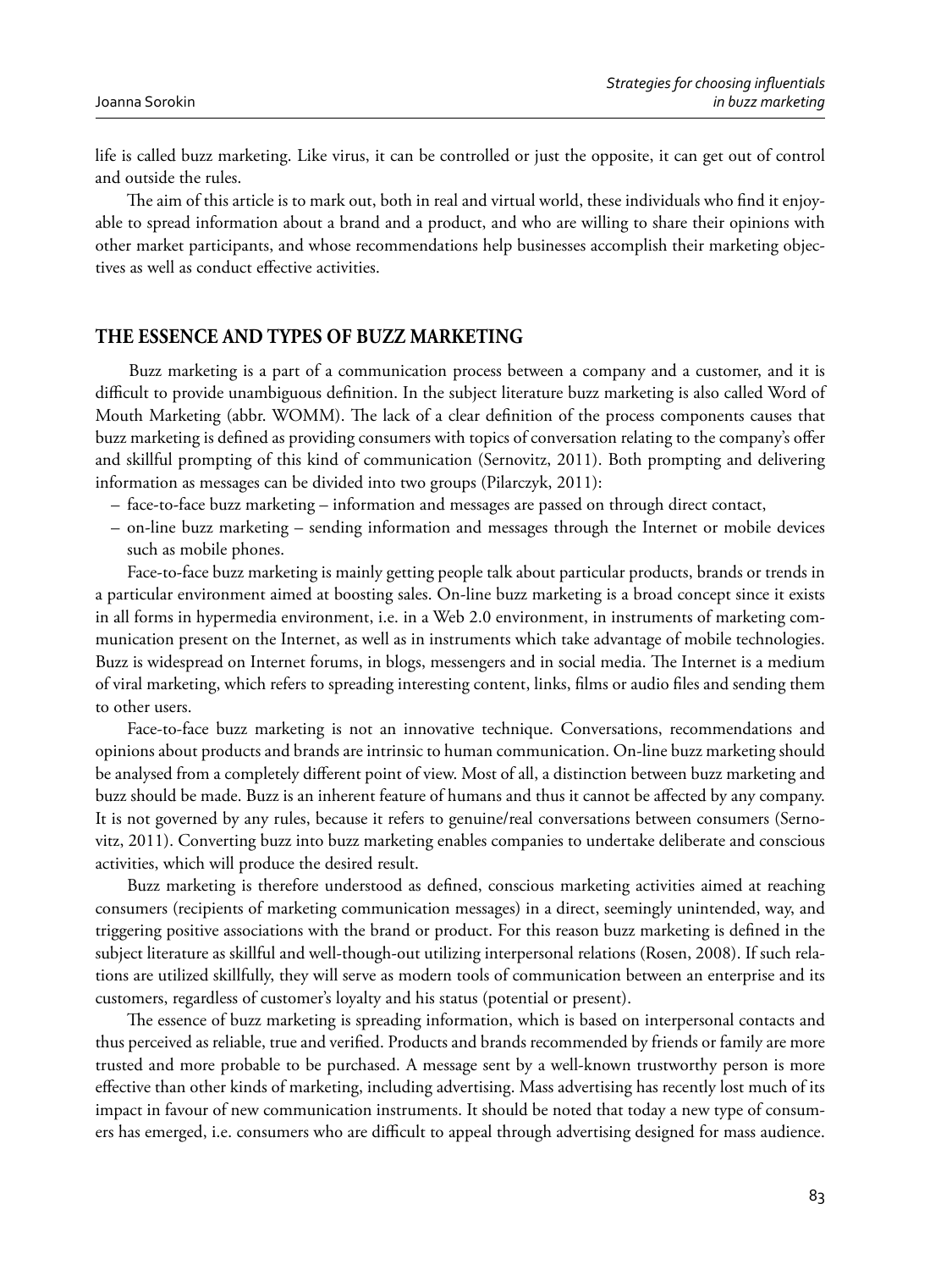Today's consumer is an individualist lost in countless ambiguous marketing messages, who ignores them consciously or unconsciously. Today's consumer wants to be appreciated as an individual, therefore the message must be trustworthy and precisely targeted at him. It is by no means connected with direct marketing, as this instrument is not as effective as it used to be, or traditional direct marketing, since today's consumer is aware of 'persuaders', whose task is to persuade consumers to purchase.

Advertising slogans such as 'must have' discourage consumers from consumers from purchasing. Consumers react entirely different to slogans communicating 'I have bought the product, I have already tried it and I am satisfied;, especially when the opinion is given by a close, trustworthy person. Such a way of communication is called buzz marketing, the idea which determines the existence of today's businesses. That is why skillfully stimulated buzz is important.

#### **POPULARITY OF BUZZ MARKETING**

Marketing environment has willingly accepted this kind of customer marketing communication, mainly due to three reasons: buzz, skepticism and closeness (Śliwińska, Pacut, 2011). Buzz refers to information noise, which is caused by information overload concerning communication between a business and customers. Even the best message happens to be missed or forgotten by the target group as a result of information overload. Skepticism refers to consumers' awareness and their vast knowledge. Today's consumers' awareness has been determined by numerous messages saying that advertisements do not reliably inform about the quality, usefulness and functionality of the advertised product. A strictly advertising message is perceived as a sales pitch. Customers have a realistic approach, based on their experience, to that type of messages sent by companies. It is also worth mentioning that emotions triggering purchase are evoked by closeness which in fact means contacts between consumers, who share the same reality in which opinions about the product create needs and stimulate purchasing activities.

#### **CHOOSING INFLUENTIALS**

Businesses are aware of such a correlation and know that buzz marketing campaigns bring about highly beneficial effects (Hatalska, 2012), therefore people engaged in buzzing, recommending and giving opinions should be carefully chosen.

It depends on the product or service offered to an ultimate buyer, but according to research it also depends on the target group. Businesses sometimes use buzz marketing to build brand awareness, which means that influentials should be chosen in cooperation with PR specialists on the basis of prior marketing research.

The influential should be able to convince other market participants to chose a particular brand, product or service. The influential is tasked with giving opinions and recommendations to facilitate purchase decisions, promoting brand and offer, expressing opinions (mainly positive) about products, recommending a particular offer with reference to his own experience. The Internet is a hypermedia space where influentials can be found. The widespread availability of the Internet allows the spread of information and opinions that may be expressed by all Internet users. It is worth noticing, however, that about 90% of communication and buzzing about businesses and products take place off -line, that is in the real world (Hatalska, 2012). Therefore, buzz marketing must comprise on-line and off-line reality. Only concerted activities can produce positive effects, since these two worlds permeate, cooperate, become involved and both realities can be advantageous to a company. Buzzing in the real world is transferred to a Web 2.0 environment, but informa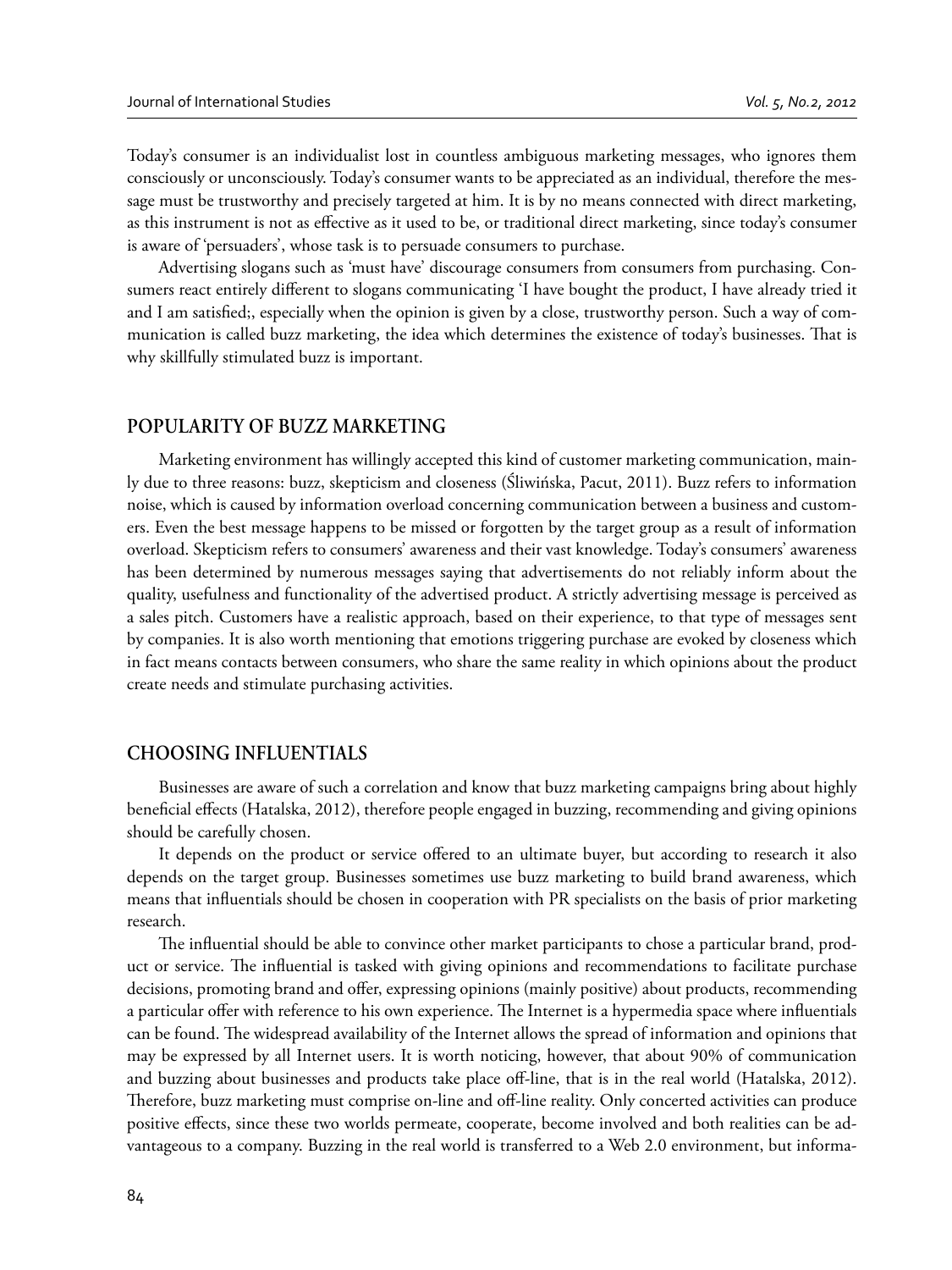tion gained from the Internet also permeates and evolves in the real world, and is often transferred back to the hypermedia space.

In order to implement buzz marketing strategies, a company must find a suitable influential, who will be susceptible to information provided by the company and willing to pass on this information (Grzegorczyk, 2006). A final choice of influentials should prompt the company to choose mechanisms for reaching chosen influentials. These mechanisms may include the following activities (Siejak, 2011): product sampling, inviting for exclusive actions, product seeding, as well as reaching influentials through their blogs. Such activities aim at passing on information (or sometimes the product itself) to chosen influentials and encouraging them to recommend the products and create consumer needs.

There are a number of ways to find suitable people willing to act as influentials both in the real world and in a Web 2.0 environment. Andy Sernovitz lists seven types of interlocutors, among whom the most valuable for a company can be found (Sernovitz, 2011):

- customers satisfied with their purchases,
- employees satified with their work in a particular company,
- trademark fans,
- Internet users,
- normal listeners,
- hobbyists and fans,
- professionals.

Each group contains people who are willing to share, without any expected profits, information with others and to give recommendations. Thus, they create added value, which forms the basis for today's marketing communication between a business and its customers. For marketing-oriented companies, which look after customer relations, recommendations become components of marketing communication with customers. It has been observed that recommendations may lead to establishing long-term relations (Jantsch, 2011),which in turn makes them one of the best marketing tools in the long term.

It is worth mentioning that satisfied customers will return to the company, and they must be properly looked after to feel important and needed. If they are contented with the company's products or services, they will share this information with others soon. Customers tend to boast about their purchases, so they will circulate the information very soon. Apparently, the opinions may not relate to the product or service itself, they may refer to service or handling complaints (paradoxically, product or service complaints may evoke positive opinions on condition that the complaints are resolved to customer's advantage).

The same refers to eager employees, who are proud of being part of a company, willingly express their positive opinion about the company and share the information about it with their family, friends or customers. It has to be remembered, however, that not every satisfied employee is eager to pass on information about his/her company to others. However, careful observation may help choose individuals who will be pleased to share their positive opinions with others.

Undoubtedly, there exists a large group of followers among the so-called logo fans, i.e. individuals who are fond of logos printed on t-shirts, caps, bags, neck straps etc. The person who wears and is proud of wearing the logo, will definitely be willing to share information about a particular company with his/her friends. Wearing the logo or using products with a particular logo is a sign of belonging to a particular social group (sometimes very exclusive) and creates the need for identification with the company. Companies are therefore obliged to distribute promotional gadgets to logo fans and to cater for the need for belonging to a given group.

The Internet is the space where influentials should be sought. First, a satisfied customer expresses his positive opinion online. It should be noted here that the customer was willing to devote his/her time to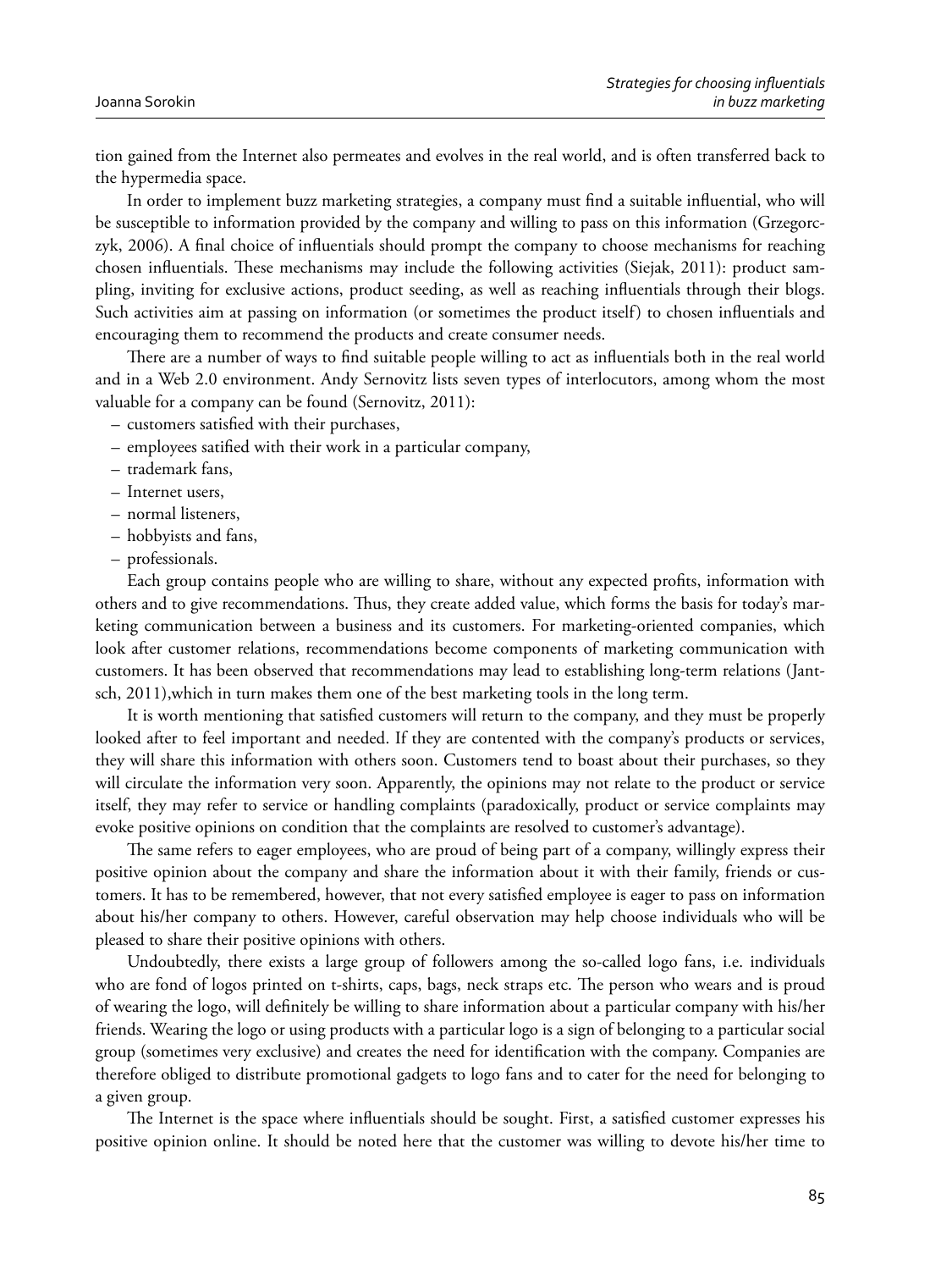give a positive opinion about the product and to recommend it. Companies should aim at finding such customers, since they have higher motivation, which in turn makes them interlocutors (Sernovitz, 2011). It is worth mentioning that according to the latest research by European Trusted Brands, more that 60% of Polish people do not trust in messages transmitted by media. It mainly refers to radio, television and press. The Internet, as the only interactive medium, is trusted by almost 56% of the respondents. It is therefore necessary to cater for influential messages in a Web 2.0 environment, as best recommendations are given by Internet users themselves. Finding an influential is the most important task necessary for effective online buzzing and recommending. Interaction and interpersonal networking make a brand, product or service noticed and remembered. But most of all, the information about them is quickly passed on.

A. Sernovitz listed normal listeners as potential influentials. According to him, people who like and can listen, are also willing to talk and indeed talk most (Sernovitz, 2011). Therefore the conclusion can be drawn that if a consumer listens attentively to opinions about a particular brand or products, he/she will probably be willing to discuss the company and its offer and give recommendations. Selecting active 'listeners' on the Internet does not make any difficulties – it requires analysing the statistics and select users who pass the information received from a company to others. This activity can be regarded as a form of discussion in the virtual world.

Hobbyists and brand fans are a specific group of companies' interlocutors. Importantly, they do not have to be company's customers and they do not have to own any products offered by this company, sometimes due to financial reasons. However, they regard talking about products they appreciate as belonging to the social group whose members own the product. This is the case of luxury brands of cars, new technologies, or sophisticated services. Inability to buy a product (often because of financial reasons) does not determine their activities promoting the brand, since talking itself is the source of satisfaction.

Professionals are a completely different type of potential influentials, because they find nothing unusual in communicating, conveying information, giving opinions and recommendations. They are, however, highly skeptical as to expressing their opinions and commenting since their opinions must be verified and reliable. If their assessment of reality (here: brand, product, services) were inadequate, they would lose reliability (Sernovitz, 2011) on which their professionalism is based. These professional interlocutors are usually journalists, critics, authors of specialist publications, experts, professional bloggers, columnists. They are suspicious by nature and verify all information carefully. They are insightful, fair and trustworthy and therefore their recommendations are considered reliable.

# **CONCLUSIONS**

It is well known that customers are affected by people from their immediate environment when they make purchase decisions. According to research (conducted by the author of the article in June 2012 with the use of a questionnaire), the decision process referring to buying fast-rotating products such as milk, bread, coffee, mainly foodstuffs, family members and friends are most influential (for 43% of the respondents). 43% of the respondents decide on their own. The research conducted in the same group of respondents concerning purchases of bigger value (a car, a computer, etc.) has shown that 32% of consumers ask their immediate environment for recommendations, while 23% of the respondents decide on their own. Therefore, if the consumer's choice is based on previous experience one can assume that his/her knowledge could have been acquired through influentials, and this fact might have been forgotten or not recorded by the customer. The customer may remember the message conveyed by the influential at the moment of